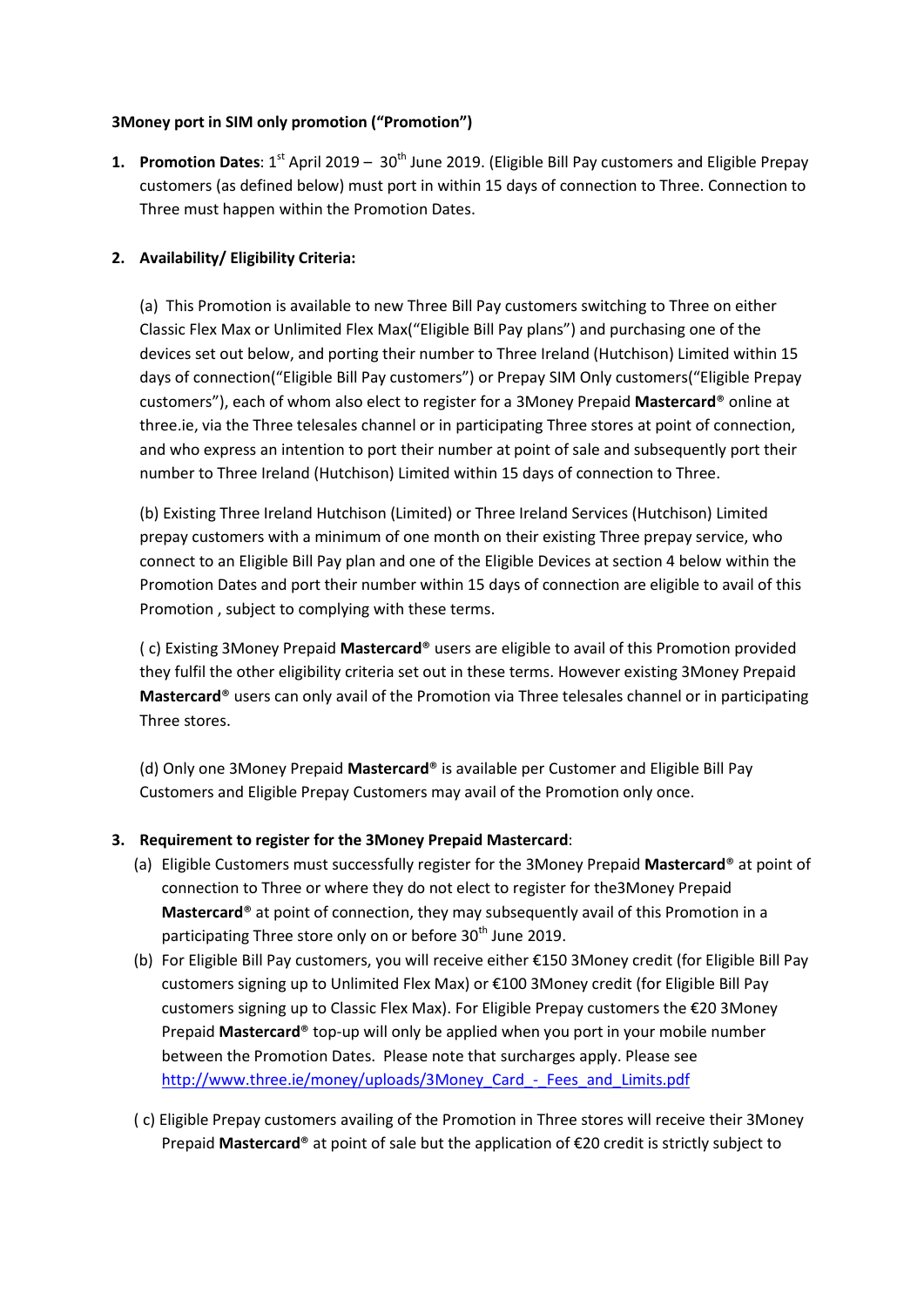port-in of their number. Customers using three.ie or telesales will receive their 3Money Prepaid **Mastercard**® only when they port their number in during the Promotion Dates.

### **4. Eligible Devices which are subject to availability**:

### **Apple iPhone**

iPhone 7 32GB, 128GB

iPhone 8 64GB, 256GB

iPhone XR 64GB, 128 GB, 256GB

iPhone XS 64GB, 256GB, 512GB

### **Huawei**

Huawei P20 Pro

Huawei P30

Huawei P30 Pro

#### **Samsung**

Samsung S9

Samsung S10

Samsung S10e

Samsung S10 Plus

### **5. Credit amounts:**

**(a)** Subject to the provisions of ( e) of this section 5, credit shall be applied as follows;

**(b)** Eligible Bill Pay customers on Unlimited Flex Max shall receive €150 3Money credit as follows: €50 credit 15 days after they port their number to Three, €50 credit three month after the first credit application and €50 three months after the second credit application.

(c )Eligible Bill Pay customers on Classic Flex Max shall receive €100 3Money credit as follows: €50 15 days after they port their number to Three and €50 three months after the first credit application.

(d) Eligible Prepay customers shall receive €20 3Money card credit up to five days after they port their number to Three for those using a Three store or up to 15 days for telesales or three.ie after they port their number to Three for Eligible Prepay customers using three.ie or telesales.